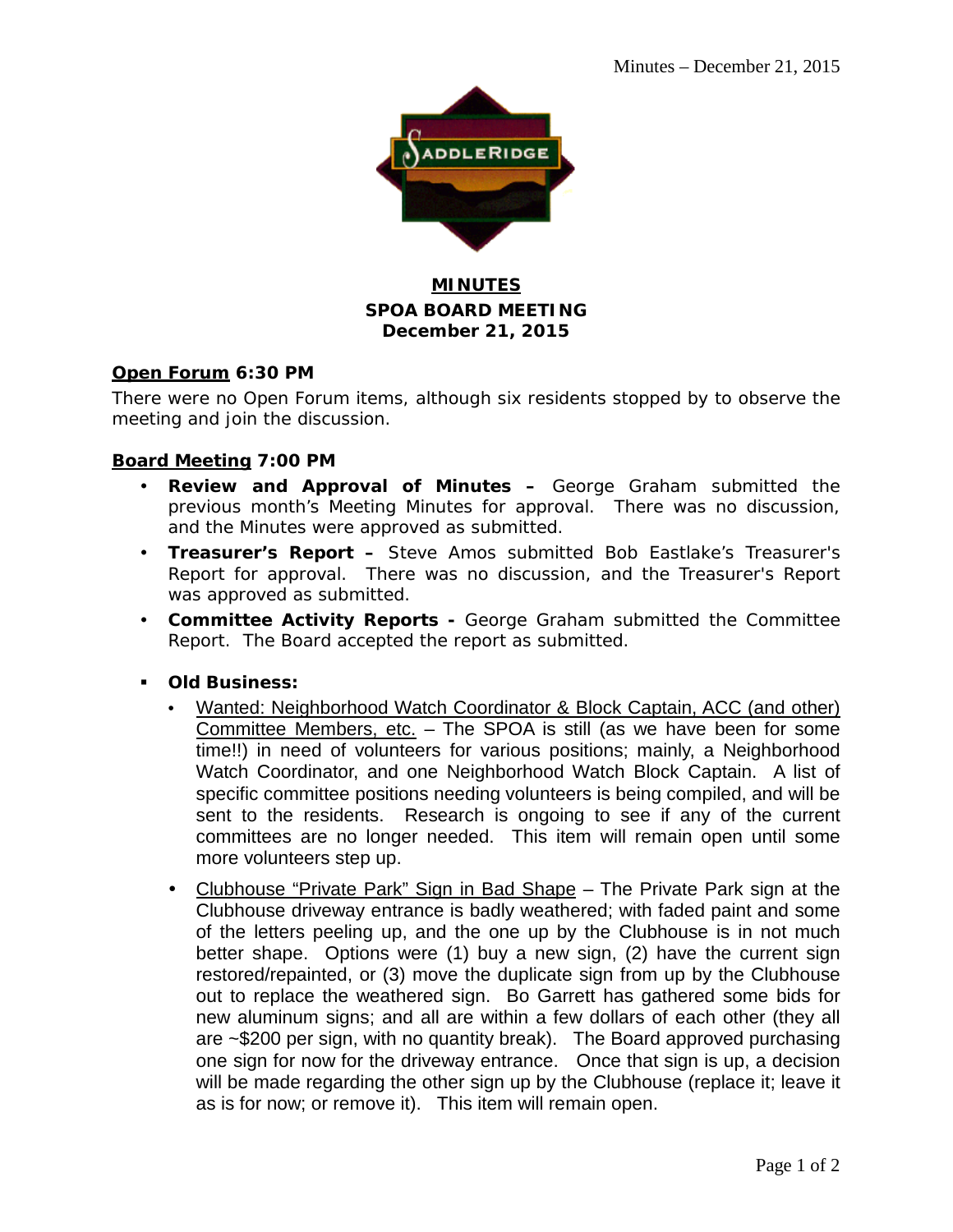- **New Business:**
	- Revising Section 8.02 (Amendments) of the Saddleridge Covenants to correspond to the Texas HOA law standard (Sec. 209.0041 of the Texas Residential Property Owners Protection Act), and to clarify the confusing language currently within this Section – Due to numerous comments and concerns from residents regarding the small number of votes required to change the Saddleridge Covenants & Restrictions document (currently only a simple majority of those who actually vote on a change proposal), the Board is researching a possible revision to the Covenants to go back to the widelyaccepted norm of requiring a minimum of a 67% voter turnout for any change proposal vote to be valid. This is a very common rule for HOA's, corporations, government entities, and others that rely on a set of governing documents. We are not considering a 67% super-majority (like would be required to amend the U.S. Constitution); but rather a 67% simple majority.

Such a 67% rule is simply a defensive mechanism that will limit a small subgroup from easily imposing their will on the entire group. Requiring a larger majority will also ensure that any proposed change will be well-thought-out, and discussed and debated thoroughly before any vote is authorized.

A bit of history is in order (special thanks to previous Board member Joe Williams for the history lesson). The original Saddleridge Covenants & Restrictions document did include the 67% rule. However, it was changed around 2004 to a simple majority of only those who bother to vote. This was done to facilitate making a very large number of changes to the Covenants document to remove all instances of language that referenced the duties and powers of the original Saddleridge Developers (which was a joint venture between Summerlin Properties of Texas, and Red Creek Ranch of Colorado).

This proposal would of course require a vote of Saddleridge property owners. Further research on this matter is ongoing. This item will remain open.

The meeting was adjourned at 7:45 PM.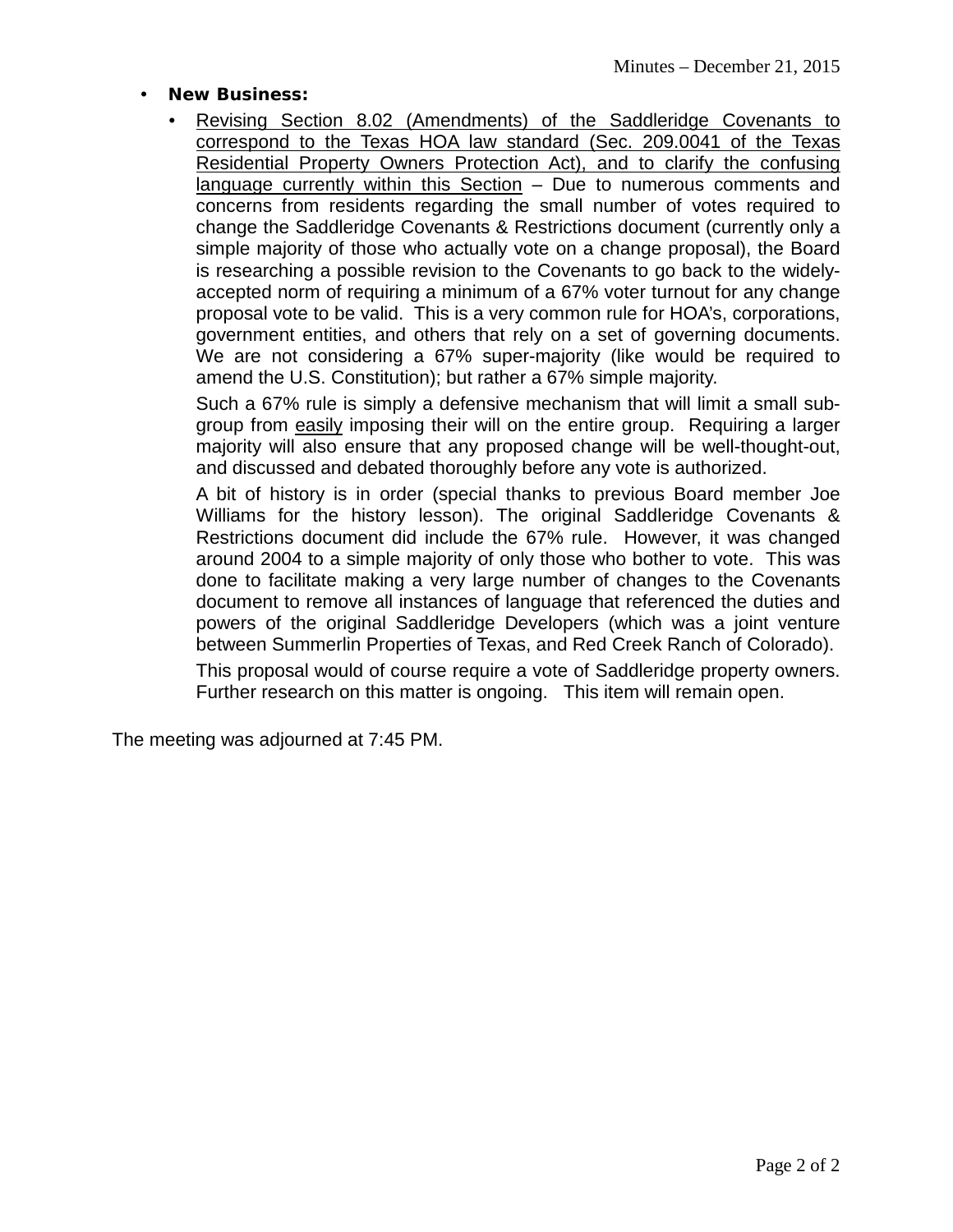#### **Cash Basis**

# Saddleridge Property Owners Association<br>Profit & Loss Budget vs. Actual<br>January through November 2015

|                                            | Jan - Nov 15   | <b>Budget</b>       |
|--------------------------------------------|----------------|---------------------|
| Income                                     |                |                     |
| <b>Assessment Increase</b>                 | 0.00           |                     |
| <b>Clubhouse Usage Fee</b>                 | 475.00         | 0.00                |
| <b>HOA Dues Collected</b>                  | 12,711.44      | 400.00              |
| <b>Interest Assessed Fees</b>              | 68.03          | 20,232.71<br>311.21 |
| Interest Income                            | 126.34         | 83.12               |
| Resale Cert. Fee                           | 650.00         | 900.00              |
| <b>Transfer Fees</b>                       | 700.00         | 1,000.00            |
| <b>TXFR from Savings</b>                   | 0.00           | 0.00                |
| Uncategorized Income                       | 0.00           | 0.00                |
| <b>Total Income</b>                        | 14,730.81      | 22,927.04           |
| <b>Expense</b>                             |                |                     |
| Accounting                                 |                |                     |
| Accounting-Bookkeeper                      | 1,925.00       |                     |
| <b>Accounting-CPA</b>                      | 0.00           | 1,925.00            |
| <b>Accounting - Other</b>                  | 0.00           | 0.00<br>0.00        |
| <b>Total Accounting</b>                    | 1,925.00       |                     |
| <b>Annual Septic Contract</b>              |                | 1,925.00            |
| <b>Bank Charges</b>                        | 245.00         | 225.00              |
| <b>Check Printing</b>                      | 0.00           | 0.00                |
| <b>Safe Deposit Box</b>                    | 40.00          | 40.00               |
| <b>Service Charges</b>                     | 0.00           | 0.00                |
| <b>Bank Charges - Other</b>                | 0.00           | 0.00                |
| <b>Total Bank Charges</b>                  | 40.00          | 40.00               |
| <b>CD Income Transfer</b>                  | 0.00           | 0.00                |
| <b>Clubhouse Expenses</b>                  |                |                     |
| Cleaning                                   | 550.00         | 550.00              |
| <b>Cleaning Supplies</b>                   | 0.00           | 0.00                |
| <b>Drapes</b>                              | 0.00           | 1.00                |
| <b>Entrance Fence Repair</b>               | 0.00           | 1.00                |
| <b>Entrance Sign</b>                       | 0.00           | 1.00                |
| <b>Fence Repair</b>                        | 0.00           | 1.00                |
| <b>Furnishings</b>                         | 0.00           | 0.00                |
| Garbage Bags<br><b>Heating and AC</b>      | 0.00           | 0.00                |
| Insurance                                  | 0.00           | 131.73              |
| Lighting                                   | 361.00         | 360.00              |
| <b>Maintenance Labor</b>                   | 0.00           | 0.00                |
| Misc                                       | 0.00           | 350.00              |
| <b>Outside Lighting</b>                    | 86.58          | 4.00                |
| Paint                                      | 0.00           | 0.00                |
| <b>Pest Control</b>                        | 0.00<br>411.36 | 0.00                |
| Repairs                                    | 0.00           | 411.32              |
| <b>Septic Cleaning and Service</b>         | 0.00           | 0.00<br>0.00        |
| Trash                                      | 326.20         | 340.88              |
| Water softener monthly maintain            | 0.00           | 252.45              |
| <b>Wellhouse Expenses</b>                  | 0.00           | 1.00                |
| <b>Clubhouse Expenses - Other</b>          | 0.00           | 0.00                |
| <b>Total Clubhouse Expenses</b>            | 1,735.14       | 2,405.38            |
| <b>Clubhouse Fees</b>                      | 0.00           |                     |
| <b>Computer Database</b>                   | 0.00           | 1.00                |
| <b>Contingency Fund</b>                    | 0.00           | 1.00<br>1.00        |
| <b>Dues</b>                                | 0.00           | 1.00                |
| <b>Dues and Subscriptions</b>              | 0.00           | 0.00                |
| Dues Refund                                | 142.00         | 0.00                |
| <b>Food for Saddleridge Meetings</b>       |                |                     |
| Food for Annual BBQ                        | 425.76         | 462.90              |
| Neighborhood Watch                         | 0.00           | 273.03              |
| Food for Saddleridge Meetings - Other      | 345.88         | 0.00                |
| <b>Total Food for Saddleridge Meetings</b> | 771.64         | 735.93              |
| <b>Improvements</b>                        |                |                     |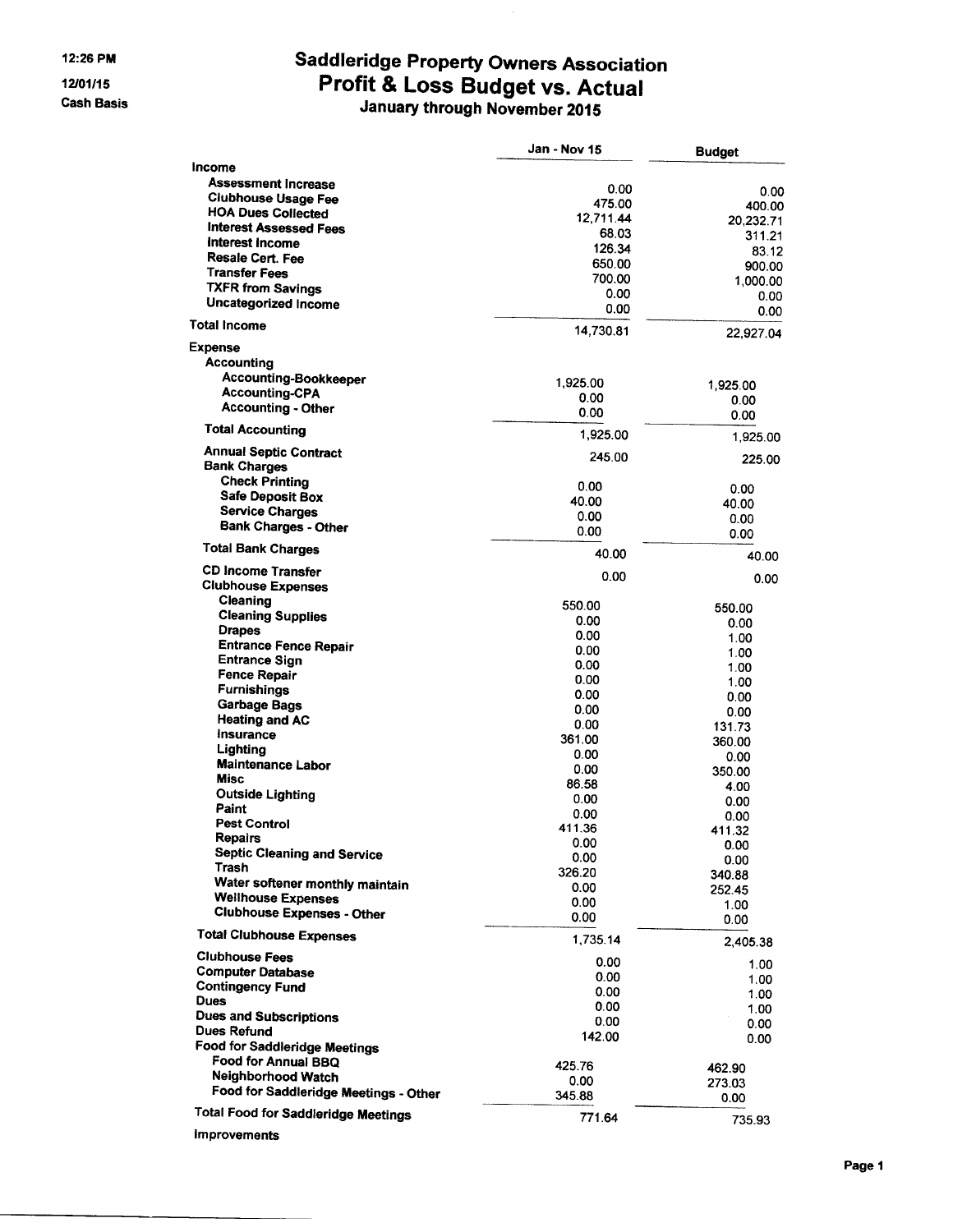12/01/15 **Cash Basis** 

# Saddleridge Property Owners Association<br>Profit & Loss Budget vs. Actual<br>January through November 2015

|                                           | Jan - Nov 15   | <b>Budget</b>     |
|-------------------------------------------|----------------|-------------------|
| Chairs                                    | 0.00           | 0.00              |
| Landscaping                               |                |                   |
| <b>Entrance</b><br>Hardscape              | 0.00           | 0.00              |
| Lighting                                  | 0.00           | 0.00              |
| Plan                                      | 0.00           | 0.00              |
| Plants                                    | 0.00           | 0.00              |
| Preparation                               | 0.00           | 0.00              |
| Water                                     | 0.00           | 0.00              |
| Landscaping - Other                       | 0.00<br>0.00   | 0.00              |
| <b>Total Landscaping</b>                  | 0.00           | 0.00<br>0.00      |
| Lights                                    | 0.00           |                   |
| <b>Microwave</b>                          | 0.00           | 0.00              |
| New water softener                        | 0.00           | 1.00              |
| Other                                     | 0.00           | 1.00<br>0.00      |
| Roof                                      | 0.00           | 1.00              |
| <b>Tables</b>                             | 0.00           | 0.00              |
| <b>Wellhouse Improvements</b>             | 0.00           | 0.00              |
| Improvements - Other                      | 0.00           | 1.00              |
| <b>Total Improvements</b>                 | 0.00           | 4.00              |
| Insurance-HOA Liability<br>Insurance, D&O | 727.00         | 576.00            |
| Lawn Maintenance                          | 2,445.00       | 2,445.00          |
| <b>Lease of Water Equipment</b>           | 2.217.05       | 2,208.35          |
| Legal-Attorney Fees                       | 0.00           | 1.00              |
| <b>Mailings</b>                           | 325.00         | 400.00            |
| <b>Misc</b>                               | 555.67<br>0.00 | 219.72            |
| <b>Miscellaneous</b>                      |                | 1.00              |
| <b>ACC Office Supplies</b>                | 0.00           | 1.00              |
| <b>Check Printing Charge</b>              | 0.00           | 0.00              |
| Copying                                   | 0.00           | 0.00              |
| <b>Garbage Bags</b><br>Gifts              | 0.00           | 0.00              |
| Legal Records                             | 0.00           | 0.00              |
| <b>Office Supplies</b>                    | 0.00           | 90.00             |
| Plaque                                    | 0.00           | 1.00              |
| <b>Printer Cart.</b>                      | 0.00           | 1.00              |
| <b>Software</b>                           | 0.00           | 1.00              |
| <b>Website Domain</b>                     | 0.00<br>48.95  | 1.00              |
| <b>Website Hosting Fee</b>                | 179.40         | 1.00              |
| Miscellaneous - Other                     | 0.00           | 119.40<br>0.00    |
| <b>Total Miscellaneous</b>                | 228.35         | 215.40            |
| Neighborhood Watch                        | 0.00           | 1.00              |
| <b>PEC Electricity</b>                    | 1,679.26       | 1,674.35          |
| <b>Reconciliation Discrepancies</b>       | 0.50           | 1.00              |
| Reserve Fund<br>S. Entrance Water         | 0.00           | 1.00              |
| <b>Taxes</b>                              | 0.00           | 1.00              |
| <b>Uncategorized Expenses</b>             | 1,928.74       | 1,736.72          |
| <b>Water Well Electricity</b>             | 0.00           | 1.00              |
| <b>Webmaster Fees</b>                     | 0.00           | 1.00              |
| <b>Webpage Fees</b>                       | 0.00<br>0.00   | 0.00              |
| <b>Total Expense</b>                      | 14,965.35      | 0.00<br>14,822.85 |
| Net Income                                |                |                   |
|                                           | $-234.54$      | 8,104.19          |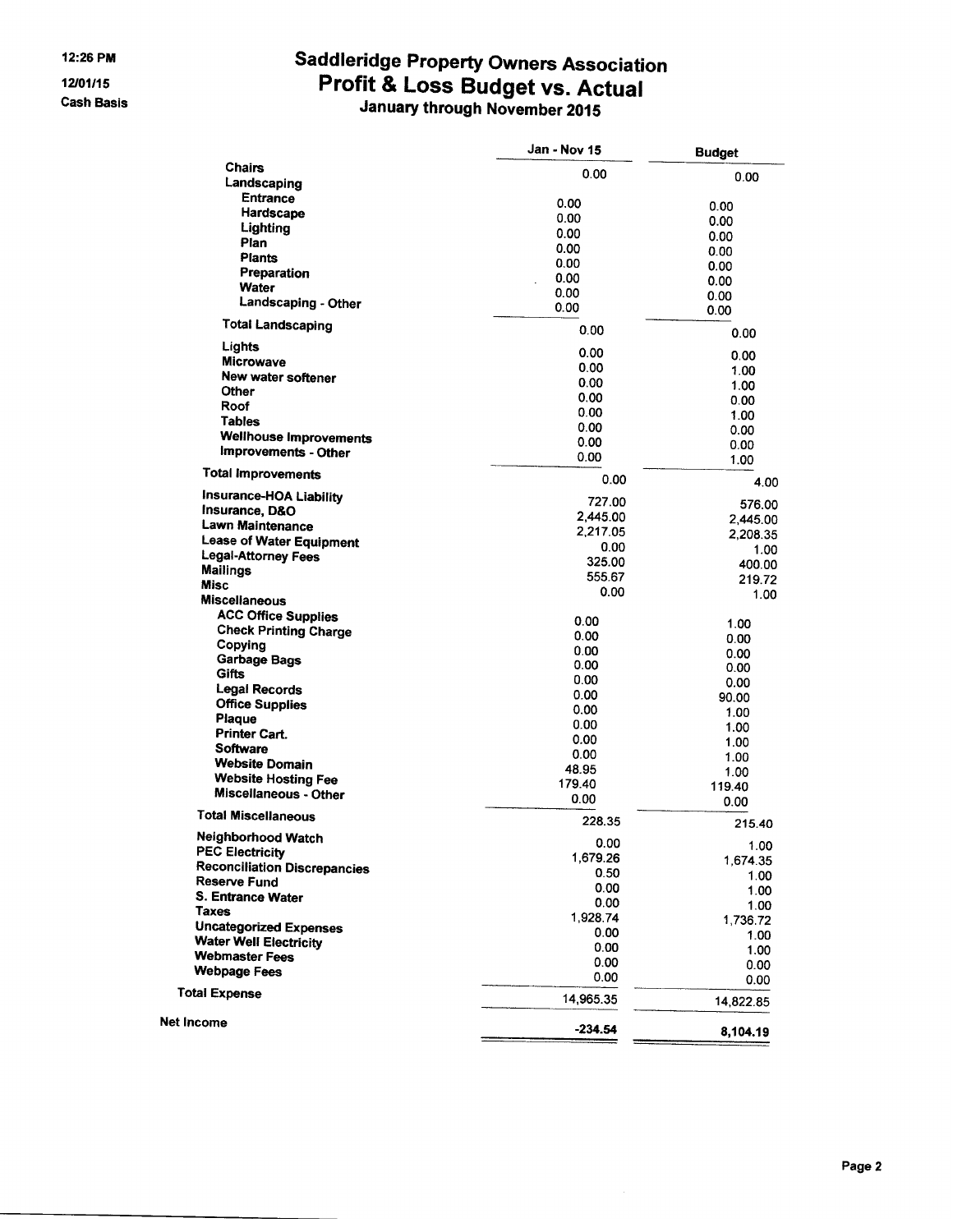12/01/15 **Cash Basis** 

## **SPOA Balance Sheet** As of November 30, 2015

|                                           | Nov 30, 15   | Nov 30, 14 | \$ Change |
|-------------------------------------------|--------------|------------|-----------|
| <b>ASSETS</b>                             |              |            |           |
| <b>Current Assets</b>                     |              |            |           |
| <b>Checking/Savings</b>                   |              |            |           |
| Ozona CD #305501                          | 25,284.03    | 25,237.81  | 46.22     |
| Ozona CD #305552                          | 25,264.71    | 25,217.14  | 47.57     |
| Ozona Checking                            | 9,640.38     | 2,956.17   | 6,684.21  |
| <b>Ozona Money Market</b>                 | 41.501.59    | 41,463.54  | 38.05     |
| <b>Total Checking/Savings</b>             | 101,690.71   | 94.874.66  | 6,816.05  |
| <b>Total Current Assets</b>               | 101,690.71   | 94,874.66  | 6,816.05  |
| <b>Other Assets</b>                       |              |            |           |
| <b>Saddleridge Property</b>               | 80.500.00    | 80,500.00  | 0.00      |
| <b>Total Other Assets</b>                 | 80,500.00    | 80,500,00  | 0.00      |
| <b>TOTAL ASSETS</b>                       | 182,190.71   | 175,374.66 | 6,816.05  |
| <b>LIABILITIES &amp; EQUITY</b><br>Eauitv |              |            |           |
| <b>Opening Balance Equity</b>             | 110,823.40   | 110,823.40 | 0.00      |
| <b>Retained Earnings</b>                  | 71.601.85    | 62,067.95  | 9,533.90  |
| <b>Net Income</b>                         | $-234.54$    | 2.483.31   | -2,717.85 |
| <b>Total Equity</b>                       | 182, 190, 71 | 175 374 66 | 6,816.05  |
| <b>TOTAL LIABILITIES &amp; EQUITY</b>     | 182,190.71   | 175.374.66 | 6,816.05  |